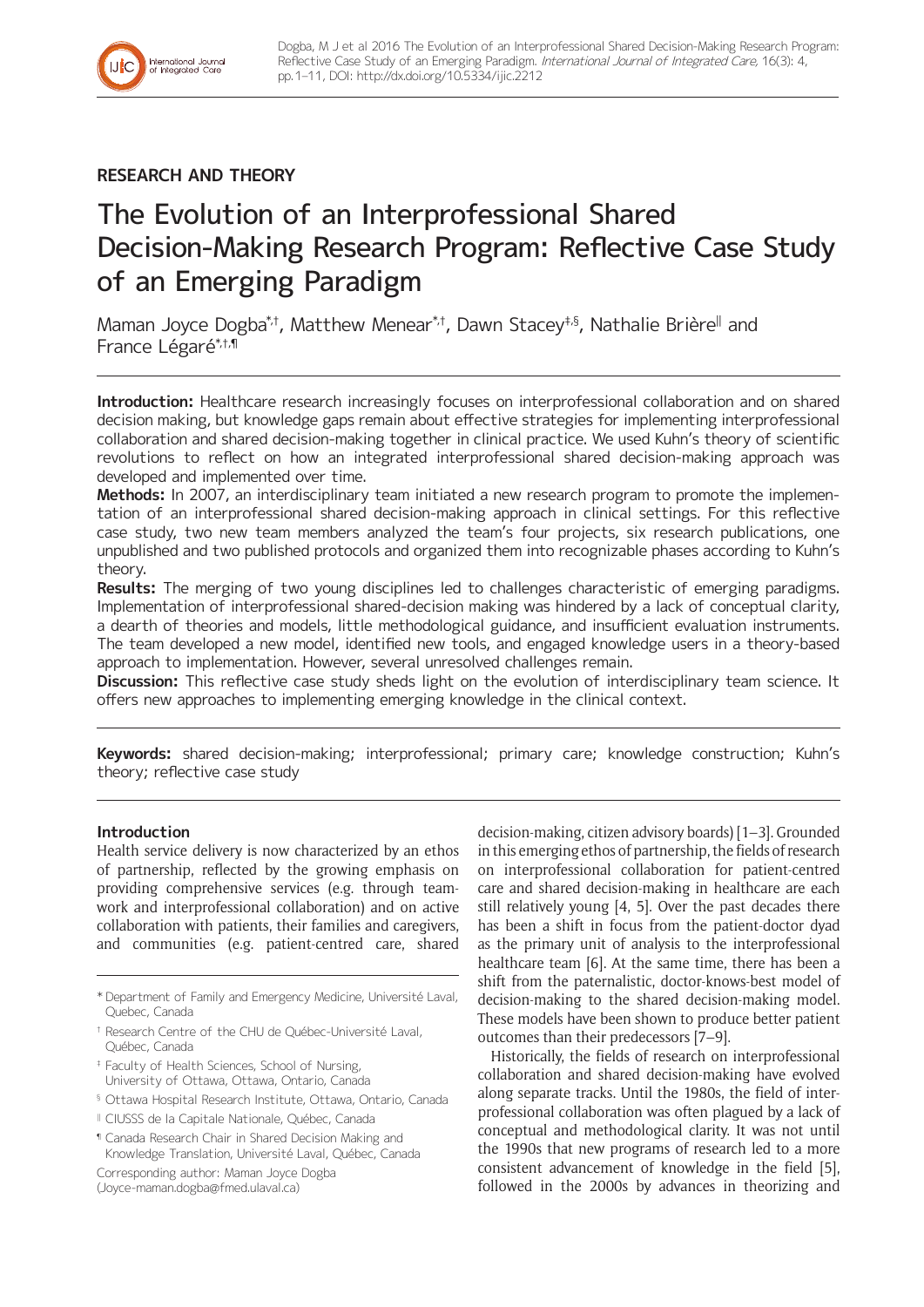measurement of interprofessional collaboration. In spite of these advances, the specific role of patients within interprofessional teams has remained largely undefined [10]. In a similar vein, research on patient and family involvement in healthcare decision-making has largely ignored the increasingly interprofessional nature of healthcare delivery. Use of the term "shared decision-making" emerged in the early 1980s, although the foundations for research on this topic are based on earlier investigations in medical decision-making and patient-provider relationships. As with research on interprofessional collaboration, the shared decision-making field has seen many debates about definitions and theories of shared decision-making and about outcomes [11]. However, a review of the literature has shown little integration of the notion of interprofessional collaboration in conceptualizations of shared decision-making [12].

Merging the fields of interprofessional and shared decision-making has the potential to generate new knowledge about the delivery of more patient-centred forms of care in modern healthcare systems where more than half of care is delivered by interprofessional teams [3, 13–17]. However, little is known about the challenges encountered in developing and conducting a research program centred on an interprofessional approach to shared decision-making. The aim of this paper therefore is to present a reflective case study account of an effort to develop an interprofessional shared decision-making (IP-SDM) research program led by an interdisciplinary research team from Canada. Our reflections were guided by three main questions: 1) what were the main challenges that the research team faced over the course of the research program? 2) How did the research team overcome these challenges? 3) What practical lessons can be drawn from their experience and what are the future directions for research on the interprofessional shared decision-making approach? We hope that the experience of our research team provides insights to others who are similarly confronted by the paradigmatic challenges that arise from interdisciplinary research.

#### **Methods**

# **Critical reflective approach**

This reflective case study was led by two young researchers who, in 2014, joined an interdisciplinary research team working on clinical interventions in interprofessional shared decision-making. Both researchers had professional backgrounds in primary care and public health research and sought to become familiar with the IP-SDM approach and research program. During this process, they determined that a critical analysis of the overall research program could lead to novel insights for the team and inform their own research activities within the program. Based on her previous work, the first author proposed a theoretical framework to focus thinking about the research program, help analyze the foundations and evolution of the interprofessional shared decision-making approach, and draw conclusions about future directions for researchers interested in this approach. The young researchers also met with the larger research team to discuss preliminary findings and enrich their analysis.

# **Theoretical framework**

The theoretical framework supporting our reflective analysis was based on Thomas Kuhn's theory of scientific revolutions [18]. Kuhn argued that scientific progress does not result from an incremental accumulation of individual discoveries and inventions, but rather through successive transitions from one dominant "paradigm" to another. The theory posits that paradigms are sets of beliefs that are accepted and shared by a community of scientists about the questions to be asked at a specific time and about the methods and approaches to answering these questions. However, as science progresses over time and knowledge is acquired, there are periods in which new questions emerge that challenge established paradigms. These "crises" or periods of transition prompt new exploration and speculation, and the development of new theories about observed phenomena, as well as debates about problems and solutions. Over time, a dominant paradigm emerges that more satisfactorily explains the evidence and replaces earlier frameworks. This in turn leads to a "normalization" of scientific work – that is, to the articulation of theories that are consistent with the new paradigm and that attempt to reconcile anomalies. In this phase, scientists narrow their vision of the field and undertake increasingly detailed work. The cycle of crisis, discovery, and normalization is repeated over time. Kuhn's theory and concepts have received much attention and have been used to help make sense of how certain fields of scientific research evolve [19]. This theory helped us to identify four phases in which to chronologically chart the evolution of the research program 1) the stable period of the old paradigms, 2) the crises or questions that challenged the old paradigms, 3) the emergence of the new paradigm and 4) the normalization of the new paradigm and the solving of new puzzles.

In Kuhn's model, scientific paradigms share four sets of rules or dimensions: conceptual, theoretical, methodological, and instrumental [20]. To be more consistent in our coding scheme, in our analysis of the emerging paradigm we defined these dimensions in the following ways [19]: 1) conceptual – agreed-on definitions of essential elements of interprofessional collaboration and shared decision-making and objects of study considered legitimate, 2) theoretical – the theories behind interprofessional collaboration and shared decisionmaking, and their relations to one another and to the world, 3) methodological – the established methods for investigating interprofessional collaboration and shared decision-making, and 4) instrumental – the accepted tools and techniques used to assess interprofessional collaboration and shared decision-making. Thus a matrix in which the columns comprise the four phases was used to reflect on the course of the research team towards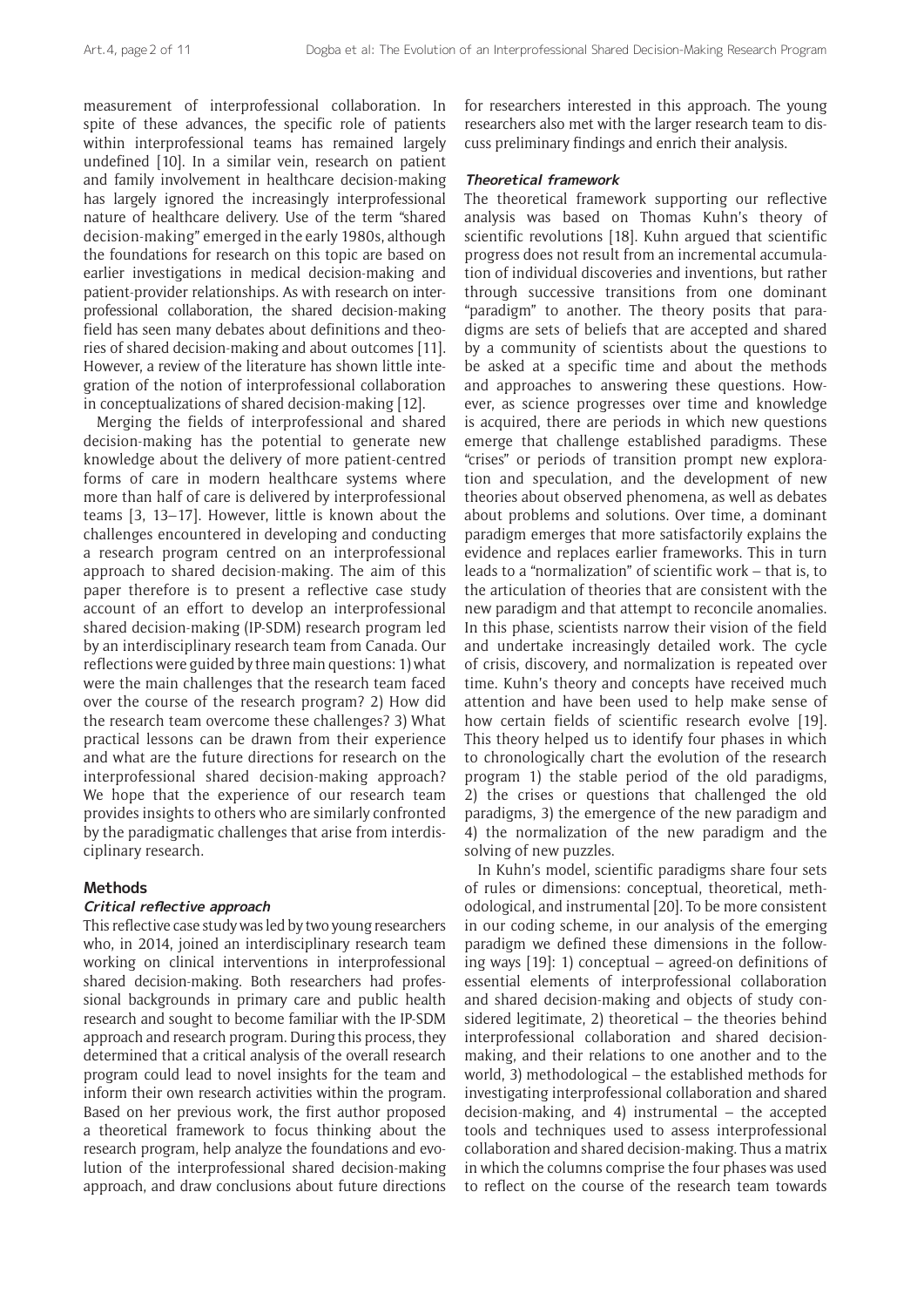a merged interprofessional *and* shared decision-making approach, and the four dimensions were used to identify the challenges associated with the second phase, i.e. the emergence of a new paradigm.

#### **Analytic approach and data sources**

The foundation and evolution of the research team's program was analyzed by gathering published articles and study protocols related to the team's interprofessional shared decision-making research projects and by performing reference list searches in these documents. Identifying and reviewing the most commonly cited references provided us with an understanding of the main sources of knowledge on interprofessional collaboration and shared decision-making on which the projects were based [11, 14, 21–23]. The data were sorted chronologically to describe the research team's activities over time, and an initial review of this literature allowed a long-time team member and the two new members to consensually define the questions and procedures for the analysis. The two new members then independently reviewed and analyzed the interprofessional shared decision-making research articles and study protocols using a method consistent with directed content analysis, a deductive form of textual analysis [24]. A data extraction matrix was created in Excel to systematically collect data on Kuhn's stages and on the four dimensions of the "new paradigm", as well as data on study authors, study and publication dates, stakeholders involved or targeted by the study, and type of study (e.g. review, theory-based study, methodological, descriptive, intervention). They then deepened their critical and reflective analysis by meeting four times with the three original members of the research team to review emerging findings, reflect on the origins of the research program and identify factors influencing its evolution. Finally, reverse citation searches of the team's key publications within the research program were conducted to assess the program's influence within the broader research community.

#### **Results**

The search yielded six original research articles published by the research team, two published study protocols, and two unpublished study protocols used in grant applications. These documents stemmed from four funded projects (see **Table 1**). The reference lists of these articles and protocols allowed us to identify 224 unique references that informed the research program. The results of our reflective study are presented chronologically according to the four phases identified above.

#### **The stable period of the old paradigms**

Our research team originated during a stable period characterized by shared essential elements, methods and approaches. Ten years ago two clinician scientists pursued doctoral studies in population health with a focus on shared decision-making under the supervision of a Canada Research Chair in Patient Decision Support and expert in the study of patient decision aids. In keeping with the

predominant scientific approach of the time, which was to focus on shared decision-making within a single profession, one team member focused her doctoral research on shared decision-making as practised by family physicians while another investigated shared decision-making in nursing*.*

In the early 2000s, researchers in the fields of interprofessional collaboration and shared decision-making had each succeeded in demonstrating the rationale for and independent benefits of interprofessional and shared decision-making for a range of clinical and health system outcomes [25, 26]. These developments were recognized by Canadian and international policymakers in various forums and government reports [3, 27].

# **Crises or questions that challenged the old shared decision-making paradigm**

Researchers and policymakers alike began to observe in the mid-2000s that, along with many other healthcare innovations, neither effective interprofessional collaboration nor shared decision-making were being put into practice in clinical settings [14, 28]. In both fields, the objects of study began to shift from explorations of the effects of interprofessional collaboration and shared decision-making to strategies for implementing them in routine clinical care. The key hypothesis formed by the research team was that efforts to implement shared decision-making in healthcare were failing in part because they did not consider the increasingly interprofessional nature of healthcare service delivery. In addition, they recognized that efforts to implement shared decision making in team settings were limited by a lack of understanding of the organizational and contextual determinants (institutional norms and values) that could influence uptake of this approach[29]. They also suspected that a process framework for implementation of shared decision-making in team contexts was lacking. The team therefore identified the need to promote shared decision-making in interprofessional care settings, and set out to advance the theoretical, conceptual and instrumental bases for doing so.

#### **The emergence of the new paradigm**

According to Kuhn, this phase is characterized by exploration and speculation. Faced with the intractable problems of implementing shared decision-making as currently conceived, the two clinician scientists established a formal research partnership and then invited a psychologist and healthcare administrator who had participated in a Health Canada initiative to promote greater interprofessional collaboration in clinical practice. In 2007, this new interdisciplinary team initiated a research program aimed at promoting the implementation of interprofessional collaboration combined with shared decision-making, or an interprofessional shared decision-making (IP-SDM) approach, in various clinical settings. Their program had two main objectives: (a) to contribute to advancing theories, models and measures for an IP-SDM approach in primary care [30] and; (b) to develop, implement and evaluate interventions to support IP approaches to shared decision-making in various clinical settings [31].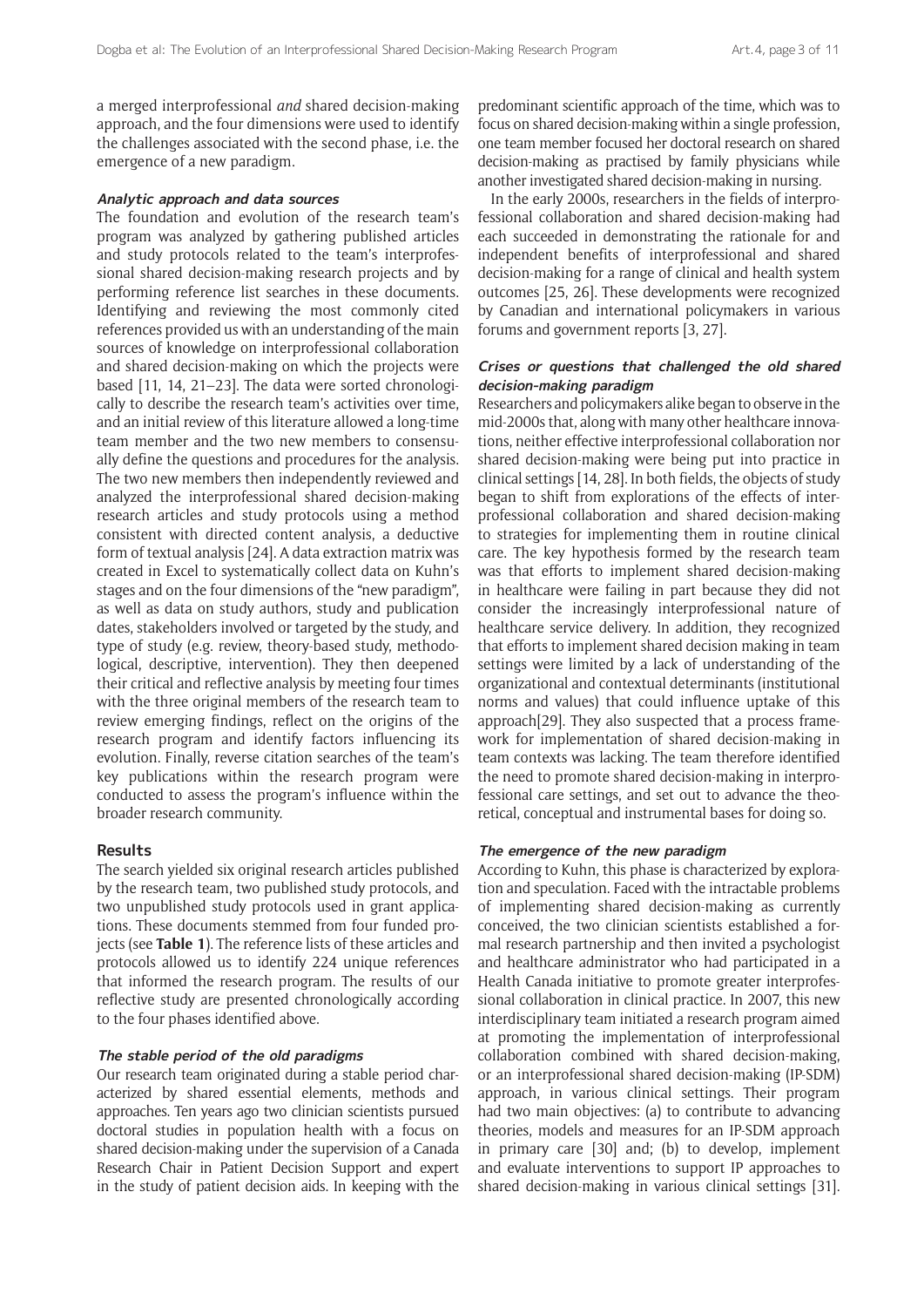| <b>Funded project</b>                                                                                         | <b>Objectives</b>                                                                                                                  | Studies & key publications                                                                                                                                                                                                                           |              |      |      | Dates data collected and analysed |      |      |      |      |      |      |      |      |
|---------------------------------------------------------------------------------------------------------------|------------------------------------------------------------------------------------------------------------------------------------|------------------------------------------------------------------------------------------------------------------------------------------------------------------------------------------------------------------------------------------------------|--------------|------|------|-----------------------------------|------|------|------|------|------|------|------|------|
|                                                                                                               |                                                                                                                                    |                                                                                                                                                                                                                                                      | 2007         | 2008 | 2009 | 2010                              | 2011 | 2012 | 2013 | 2014 | 2015 | 2016 | 2017 | 2018 |
| models and measurement<br>for an interprofessional<br>A) Advancing theories,<br>approach to shared            | Develop conceptual<br>model and propose<br>measures                                                                                | interprofessional approach to shared decision making in primary<br>care: a study protocol. BMC Health Serv Res, 2008. 8(1)<br>Advancing theories, models and measurement for an<br>Study protocol A1                                                 | $\checkmark$ |      | ↘    |                                   |      |      |      |      |      |      |      |      |
| decision making in primary<br>care                                                                            | Analyse models and<br>relevance to clinical<br>determine their<br>practice                                                         | an interprofessional perspective on decision making: a theory<br>Stacey, D., et al., Shared decision making models to inform<br>2010. 80(2): p. 164-72.<br>analysis. Patient Educ Couns,<br>Study A2                                                 | ↘            |      |      |                                   |      |      |      |      |      |      |      |      |
|                                                                                                               | Propose and validate a<br>new model                                                                                                | making: an exploratory case study with family caregivers of one IP<br>Legare, F., et al., An interprofessional approach to shared decision<br>home care team. BMC Geriatr, 2014. 14: p. 83.<br><b>Study A3</b>                                       |              | ↘    |      |                                   |      |      |      |      |      |      |      |      |
|                                                                                                               | Explore validity<br>of model with<br>stakeholders                                                                                  | methods study. Journal of Evaluation in Clinical Practice, 2011.<br>Legare, F., et al., Validating a conceptual model for an inter-<br>professional approach to shared decision making: a mixed<br>17(4): p. 554-564.<br><b>Study A4</b>             |              |      |      | ↘                                 |      |      |      |      |      |      |      |      |
| shared decision making in<br>home care: feasibility of<br><b>B</b> ) Interprofessional<br>implementation      | Assess feasibility for<br>implementation in<br>home care services                                                                  | Legare, F., et al., A conceptual framework for interprofessional<br>shared decision making in home care: protocol for a feasibility<br>study. BMC Health Serv Res, 2011. 11: p. 23.<br>Study protocol B1                                             |              |      |      |                                   | ↘    | ↘    | ↘    | ↘    |      |      |      |      |
|                                                                                                               | professionals' intention<br>to adopt new approach<br>Assess health                                                                 | Legare, F., et al., Healthcare providers' intentions to engage in an<br>interprofessional approach to shared decision-making in home<br>care programs: a mixed methods study. J Interprof Care, 2013.<br>$27(3)$ : p. 214-22<br>Study B <sub>2</sub> |              |      |      |                                   | ↘    | ↘    |      |      |      |      |      |      |
|                                                                                                               | for health professionals<br>illustrating approach<br>Develop tool for                                                              | Stacey, D., et al., A systematic process for creating and appraising<br>clinical vignettes to illustrate interprofessional shared decision<br>making. J Interprof Care, 2014. 28(5): p. 453-9.<br>Study B3                                           |              |      |      |                                   | ↘    | ↘    |      |      |      |      |      |      |
|                                                                                                               | caregivers' perceptions<br>of approach in home<br>Explore family<br>care context                                                   | decision making: an exploratory case study with family caregivers<br>Legare, F., et al., An interprofessional approach to shared<br>of one IP home care team. BMC Geriatr, 2014. 14: p. 83<br><b>Study B4</b>                                        |              |      |      |                                   | ↘    |      |      |      |      |      |      |      |
| C) Improving the decision<br>process about location of<br>care with the frail elderly<br>and their caregivers | intervention to improve<br>by home care teams &<br>uptake of approach<br>Feasibility of<br>clients                                 | Study protocol C1<br>Unpublished                                                                                                                                                                                                                     |              |      |      |                                   |      |      |      | ↘    |      | ↘    |      |      |
| D) Implementing shared<br>interprofessional home<br>decision making in<br>care teams                          | approach by home care<br>teams and clients $+/-$<br>evaluate intervention<br>to improve uptake of<br>Implement and<br>decision aid | Study Protocol D1<br>Unpublished                                                                                                                                                                                                                     |              |      |      |                                   |      |      |      |      |      |      |      |      |
|                                                                                                               |                                                                                                                                    | Table 1: Project development: timeline of objectives, research, publications and citations.                                                                                                                                                          |              |      |      |                                   |      |      |      |      |      |      |      |      |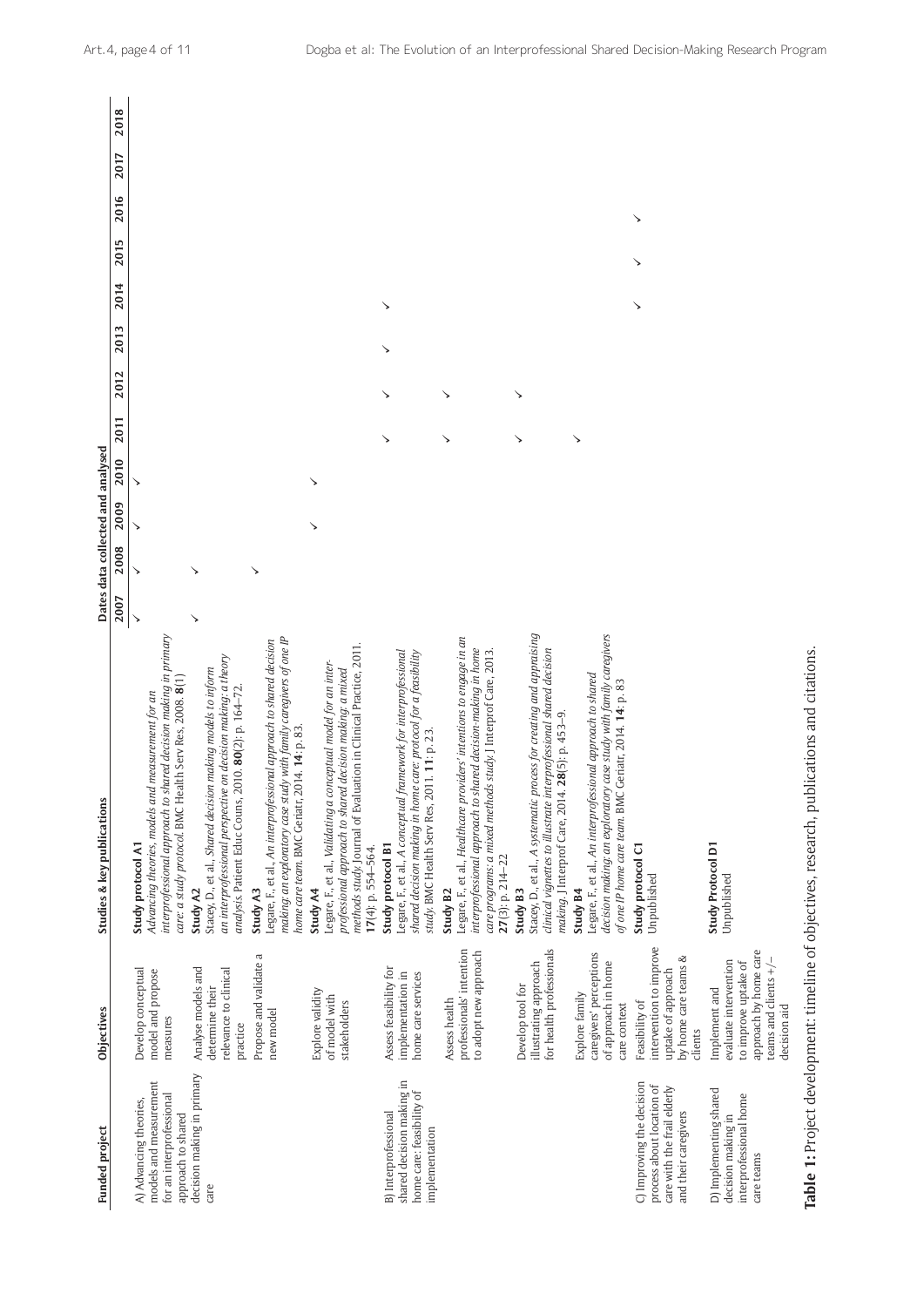To improve the robustness of the implementation process, they proposed a stepwise approach to implementation grounded in the Knowledge-to-Action cycle [23], a recently developed conceptual framework for knowledge translation, or for moving evidencebased knowledge into practice. The steps included: 1) knowledge syntheses to ensure a theoretical foundation for the studies, 2) evaluation of measurement tools relevant to interprofessional collaboration and shared decision-making, 3) exploration of barriers and facilitators to implementing an interprofessional shared decisionmaking approach, 4) the development of interventions to address barriers and facilitators to implementation, and 5) intervention studies to evaluate effectiveness and outcomes of implementation strategies in real-world clinical practice. This approach also emphasizes the involvement of knowledge users or stakeholders, including healthcare system managers and patients, in each step.

#### Conceptual challenges

While both interprofessional collaboration and shared decision-making aimed to improve quality of care, the former focussed on the relationships among health professionals whereas the latter examined the patientprovider relationship. Thus the paradigms lacked significant common elements. The emerging paradigm of a combination of the two created a "common ground", and IP-SDM was defined as "two or more health professionals (who) collaborate with the patient in identifying best options, clarifying patient preferences and enabling patients to take more control over the treatment plan" [32].

#### Theoretical challenges

The new research team was immediately confronted with the absence of an adequate theory. Using an approach common in nursing research, they carried out a theory analysis [12] to evaluate the strengths and limitations of existing theoretical shared decision-making frameworks and their relevance to interprofessional collaboration. They identified 15 unique frameworks, none of which described in any detail how teams of health professionals shared in decision making with a patient. The theory analysis did however provide conceptual building blocks for a new interprofessional shared decision-making model, including 18 key constructs related to shared decision-making organized into four themes (shared decision-making features, participants, influencing factors, and outcomes) and ten core constructs for interprofessional collaboration. The team then organized a two-day workshop and consensus-building exercise in 2008 with researchers and healthcare professionals from various disciplines to construct an interprofessional shared decision-making model that would describe the main steps and participants in the shared decision-making process, as well as the contextual influences on IP-SDM [33]. In keeping with the Knowledgeto-Action framework, the model was subsequently validated by 79 stakeholders working at different levels of the healthcare system. Creating this model was seen as a fundamental step towards being able to communicate what the interprofessional shared decision-making approach represented and implementing the approach in practice.

#### Methodological challenges

A major methodological challenge in developing their interdisciplinary research program was moving the emerging IP-SDM knowledge into action and assessing it. Many existing measures were inappropriate for assessing an interprofessional shared decision-making approach because they were based on the conceptual bases of either interprofessional collaboration or shared decision-making, but not both. For example, most interventions used to support professional education or practice change targeted single professions as opposed to interprofessional teams, so measures use to develop and assess them were of limited value [30]. To research interprofessional shared decision-making and especially to evaluate its implementation, team members had to perform complex combinations of methodologies, and thus had to become familiar with multiple literature review methods, validation studies, mixed-methods studies, and experimental study designs (e.g. cluster randomized trials and stepped-wedge trials). Over the course of development of the research program, the team sought assistance from methodological experts in Canada and abroad, yet they still experienced many false turns along the road to completed projects. The team learned that taking their integrated knowledge translation approach, i.e. remaining faithful to the concept of involving knowledge users as active participants in the research from the very start [23], helped minimize setbacks and improved the quality and credibility of their studies.

#### Instrumental challenges

In the past decade, the team expanded the scope of its evaluation tools from assessing shared decision-making from the perspective of individual patients or providers to allowing for third-person and dyadic (taking into account the mutual influence of patient and provider) evaluations of shared decision-making. However, these more sophisticated tools were still not adequate for implementing a fully interprofessional approach to shared decision-making. The research team therefore conducted a search for shared decision-making and interprofessional collaboration tools to establish their relevance for an interprofessional shared decision-making approach. The search retrieved 24 instruments, and critical appraisal of these tools does not appear to confirm the relevance of any of them for an IP-SDM model. The team also created and validated a video-based clinical vignette to illustrate the interprofessional shared decision-making process in action [34], as well as a decision aid that reflects the key constructs of their interprofessional shared decision-making model. The vignette, showing an elderly person and a caregiver in a home care setting, has been used to demonstrate that an interprofessional shared decision-making approach is feasible in these settings, even though interprofessional involvement in the decision is asynchronous [34]. Both tools are also now components of a multifaceted IP education intervention designed to align home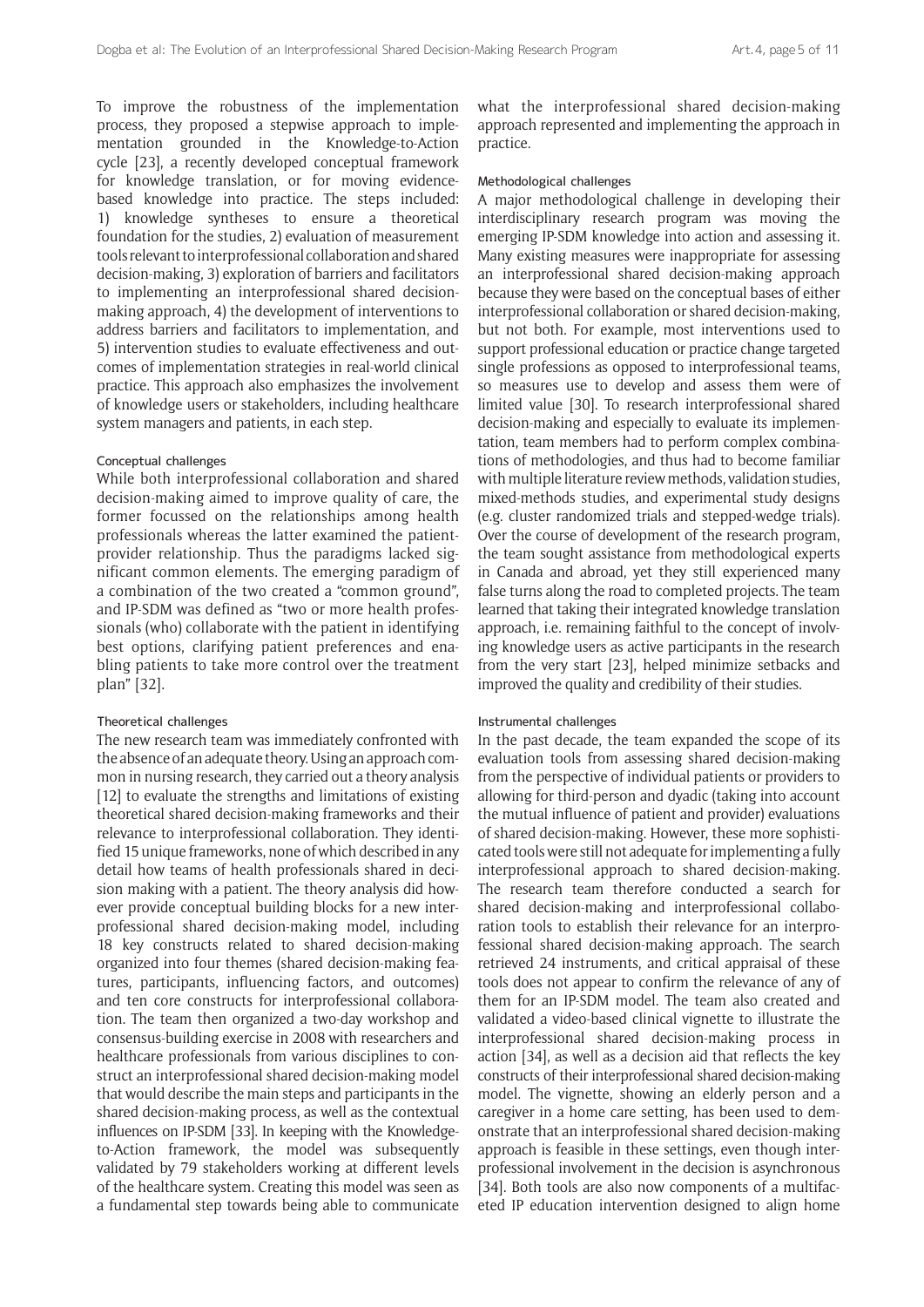care practices with the new IP-SDM approach [35]. Evaluation of the intervention is still underway and the specific challenges of implementing the IP-SDM approach in real-world clinical practices (Step 5 of the implementation plan) have not yet been encountered.

# **Normalization of the new paradigm and emergence of new puzzles**

This stage is characterized by the expansion of knowledge in the IP-SDM field and the emergence of new puzzles that call for their own conceptual, theoretical, methodological and instrumental solutions. Normalization is often reflected in systematic reviews, new journals, textbooks or textbook chapters, granting agency requirements, as well as an increasing pool of references. In 2009, a chapter from a seminal textbook in shared decision-making focused on SDM within team-based care [36]. Similarly, in 2011, a full issue of the *Journal of Interprofessional Care* reported on the Summer Institute of Patient Choice of 2008 and was entirely dedicated to IP-SDM [25, 37–43]. In addition, using reverse citation, we identified more than 150 unique citations and dozens of teams that have been applied this team's approach in their own areas of work (see **Table 2**). Our reverse citation searches suggest an important expansion of knowledge about IP-SDM that is reaching a variety of fields, including rehabilitation [44, 45], mental health [46, 47], care for complex patients [48, 49, 50], and educational research [38, 51].

Despite these advances, important puzzles remain. Methodological and instrumental questions include: 1) what are the most effective strategies for implementing an interprofessional shared decision-making approach in different clinical contexts? 2) What are the impacts of an IP-SDM approach on patient health and health system outcomes? 3) What value is added by an interprofessional approach to shared decision-making, and what are its financial and human resource implications? 4) What are the specific social, organizational, and health system

**55 citations** of Legare, F., et al., *Advancing theories, models and measurement for an interprofessional approach to shared decision making in primary care: a study protocol.* BMC Health Serv Res, 2008. **8**(1): p. 2; including:

- Elwyn et al 2009 Decision aids and beyond
- Desroches et al 2011 SDM beliefs among dietitians
- Dunn 2011 thesis IP-SDM in intensive care unit
- Chong et al 2013 IP and SDM in mental health care (2 articles)
- Col et al 2011 IP education and SDM
- Yu et al 2014 IP SDM and goal setting in diabetes care
- Alharbi et al 2014 Experiences of patient-centred care in medical wards
- Catherine, Ivers et al 2015 IP-SDM and decision aid for diabetes
- Sieck et al IP-SDM increasing the shared in SDM

**65 citations** of Stacey, D., et al., *Shared decision making models to inform an interprofessional perspective on decision making: a theory analysis.* Patient Educ Couns, 2010. **80**(2): p. 164–72, including:

- Korner et al 2012 IP-SDM train the trainer program
- Korner et al 2013 Designing an IP training program for SDM
- Stille et al 2013 Parent partnerships in SDM for children with special needs
- Weinberger et al 2015 IP-SDM model for the complex patient
- Hajiesmaeili et al 2015 IP-SDM approach in the intensive care unit

**89 citations** of Legare, F., et al., *Interprofessionalism and shared decision-making in primary care: a stepwise approach towards a new model.* J Interprof Care, 2011. **25**(1): p. 18–25, including:

- Llewellyn-Thomas & Légaré 2011 IP education for IP-SDM practice
- Peterson 2012 SDM in healthcare, role for social work
- Hofstede et al 2012 Implementation of IP-SDM for sciatica care
- Buhse et al 2012 SDM program for prevention of heart attack in diabetes
- Ernst et al 2015 Role of pediatric psychologists in SDM
- Stacey 2015 IP-SDM in oncology nursing

**18 citations** of Legare, F., et al., *A conceptual framework for interprofessional shared decision making in home care: protocol for a feasibility study.* BMC Health Serv Res, 2011. **11**: p. 23, including:

- Truglio-Londrigan 2013 SDM in home care from the nurses perspective
- Truglio-Londrigan 2015 Patient experience with SDM

**19 citations** of Legare, F., et al., *Healthcare providers' intentions to engage in an interprofessional approach to shared decisionmaking in home care programs: a mixed methods study.* J Interprof Care, 2013. **27**(3): p. 214–22, including:

- Ploeg et al 2014 IPE and IP collaboration in home care for older adults
- Sohi et al 2015 Health care professionals' collaboration to facilitate patient participation in life-prolonging care decisions

**4 citations** of Stacey, D., et al., *A systematic process for creating and appraising clinical vignettes to illustrate interprofessional shared decision making.* J Interprof Care, 2014. **28**(5): p. 453–9.

**2 citations** of Legare, F., et al., *An interprofessional approach to shared decision making: an exploratory case study with family caregivers of one IP home care team.* BMC Geriatr, 2014. **14**: p. 83.

**Table 2:** Reverse citation searches – notable citations [52, 53].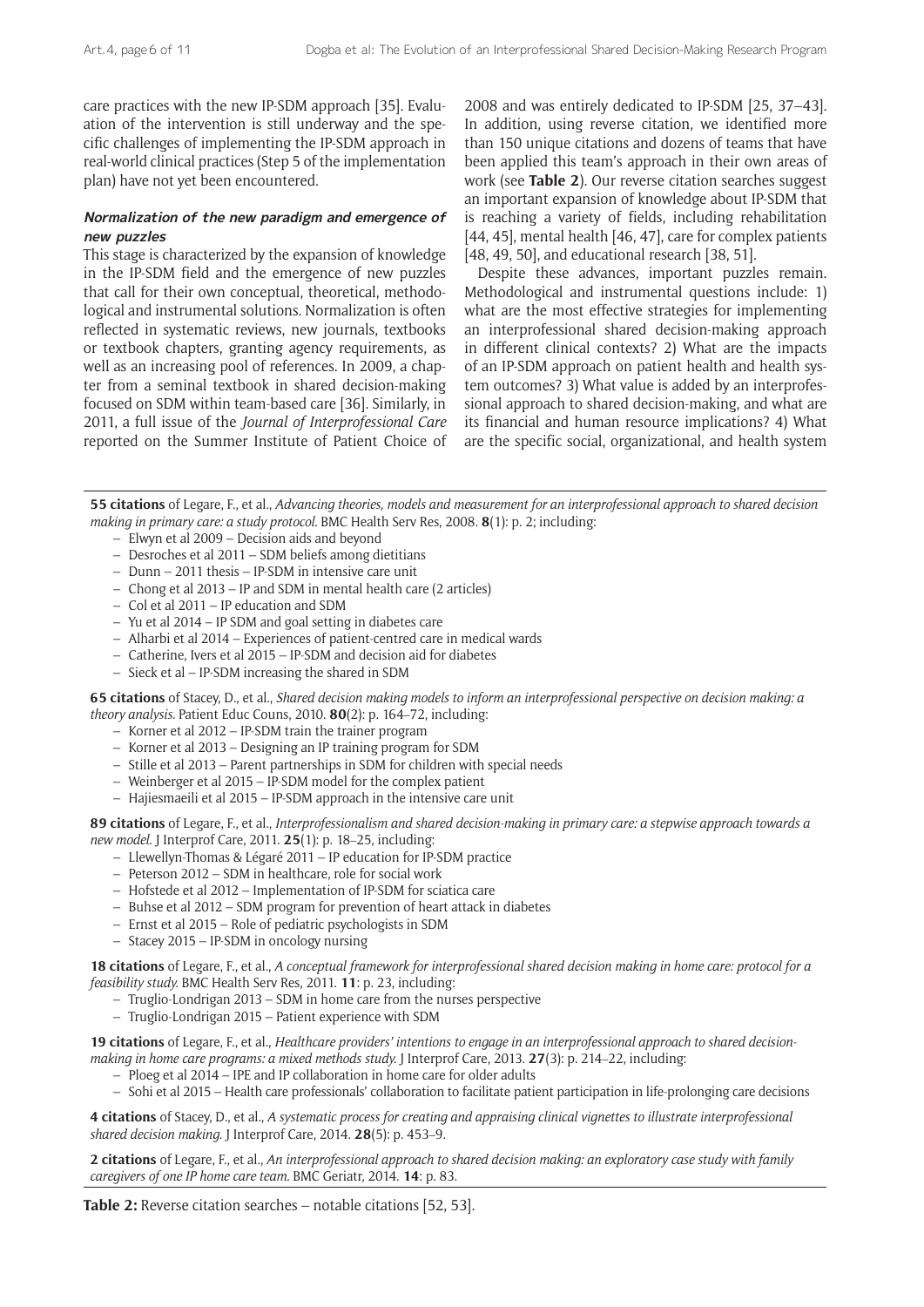factors that influence interprofessional shared decisionmaking processes and outcomes? and 5) How can we determine patients' desired levels of engagement in interprofessional shared decision-making [25]? Questions relating to methodological and instrumental gaps include: 1) what are the most effective approaches to recruiting participants in order to study SDM in interprofessional contexts? 2) How do we design and validate measurement tools for measuring the practice of an IP-SDM approach that takes into consideration the various components of the model and all participants, 3) What are the strategies for collecting data on an IP-SDM approach when different members of the healthcare team are involved at different times, and team membership or involvement in decisionmaking changes over time? Addressing these puzzles will contribute to the further normalization of the IP-SDM research field. It is too early to say which of these puzzles will be adequately addressed using the shared concepts, theories, methods and instruments of the paradigm as it shifts into its normalization phase, and which puzzles may prove to be anomalies that could provoke a new paradigm shift. **Table 3** summarizes the key puzzles in merging of interprofessional collaboration (IP) and shared decisionmaking (SDM) into IP-SDM.

| <b>Puzzles</b>                                                                                               | <b>Type</b>    | <b>How addressed</b>                                                                                                                                                                        | Opportunities                                                                              |
|--------------------------------------------------------------------------------------------------------------|----------------|---------------------------------------------------------------------------------------------------------------------------------------------------------------------------------------------|--------------------------------------------------------------------------------------------|
| No consensus definitions<br>of IP or SDM, therefore no<br>definition of IP-SDM                               | Conceptual     | IP-SDM defined                                                                                                                                                                              | Further conceptual research<br>that delves into both                                       |
| SDM and IP lacked common<br>elements                                                                         | Conceptual     | Identification of common ground by<br>interdisciplinary research team                                                                                                                       | Further interdisciplinary<br>collaborations that identify and<br>build on common ground    |
| Absence of relevant theory/<br>model                                                                         | Theoretical    | Theory analysis of existing frameworks;<br>interdisciplinary collaborative meeting to<br>design new model; validation of model<br>with stakeholders using Knowledge to<br>Action framework. | Refinement of new model                                                                    |
| Understanding the impact of<br>the variables in each element<br>of IP-SDM separately                         | Methodological | Stepwise approaches                                                                                                                                                                         | Address complex statistical and<br>organizational challenges of<br>stepwise approaches     |
| Measures only available for IP<br>or SDM                                                                     | Methodological | Learning new literature review methods,<br>combinations of study designs                                                                                                                    | Development of new<br>study designs and review<br>methodologies                            |
| How to involve stakeholders<br>effectively                                                                   | Methodological | Integrated KT approach                                                                                                                                                                      | Advancing knowledge about<br>stakeholder involvement                                       |
| How to recruit IP-SDM<br>participants more effectively                                                       | Methodological | Managerial support, personal visits<br>to sites; use of RAs, involvement of<br>management & IP team from start)                                                                             | Advancing knowledge about<br>recruiting participants                                       |
| Influence of social,<br>organizational & health-<br>system factors                                           | Methodological | Interdisciplinary research team and a<br>broader conceptualization of IP-SDM                                                                                                                | Increased research on methods<br>for measuring impact of these<br>factors on IP-SDM needed |
| Determining patients' desired<br>levels of engagement in<br>IP-SDM                                           | Instrumental   | Consulting patients and caregivers                                                                                                                                                          | Instrument development                                                                     |
| Asynchronous nature of IP<br>involvement, and changes<br>in team or decision making<br>involvement over time | Instrumental   | Managerial support in involving IP teams, Time-sensitive measures<br>interdisciplinary research                                                                                             |                                                                                            |
| Evaluation tools for IP-SDM                                                                                  | Instrumental   | Search for tools; creation of video-<br>vignette to explain approach                                                                                                                        | Identify challenges of<br>implementation in real-world                                     |
| Implementation in a variety of Instrumental<br>clinical contexts                                             |                | Different clinical setting identified and<br>feasibility of IP-SDM assessed                                                                                                                 | Develop strategies for<br>implementing IP-SDM in<br>different clinical contexts            |
| Impacts of SDM on patient<br>health, health systems<br>and financial and human<br>resources                  | Instrumental   | Interdisciplinary research team                                                                                                                                                             | Advancing knowledge about<br>these impact factors                                          |

**Table 3:** Key puzzles in merging of interprofessional collaboration (IP) and shared decision-making (SDM) into IP-SDM.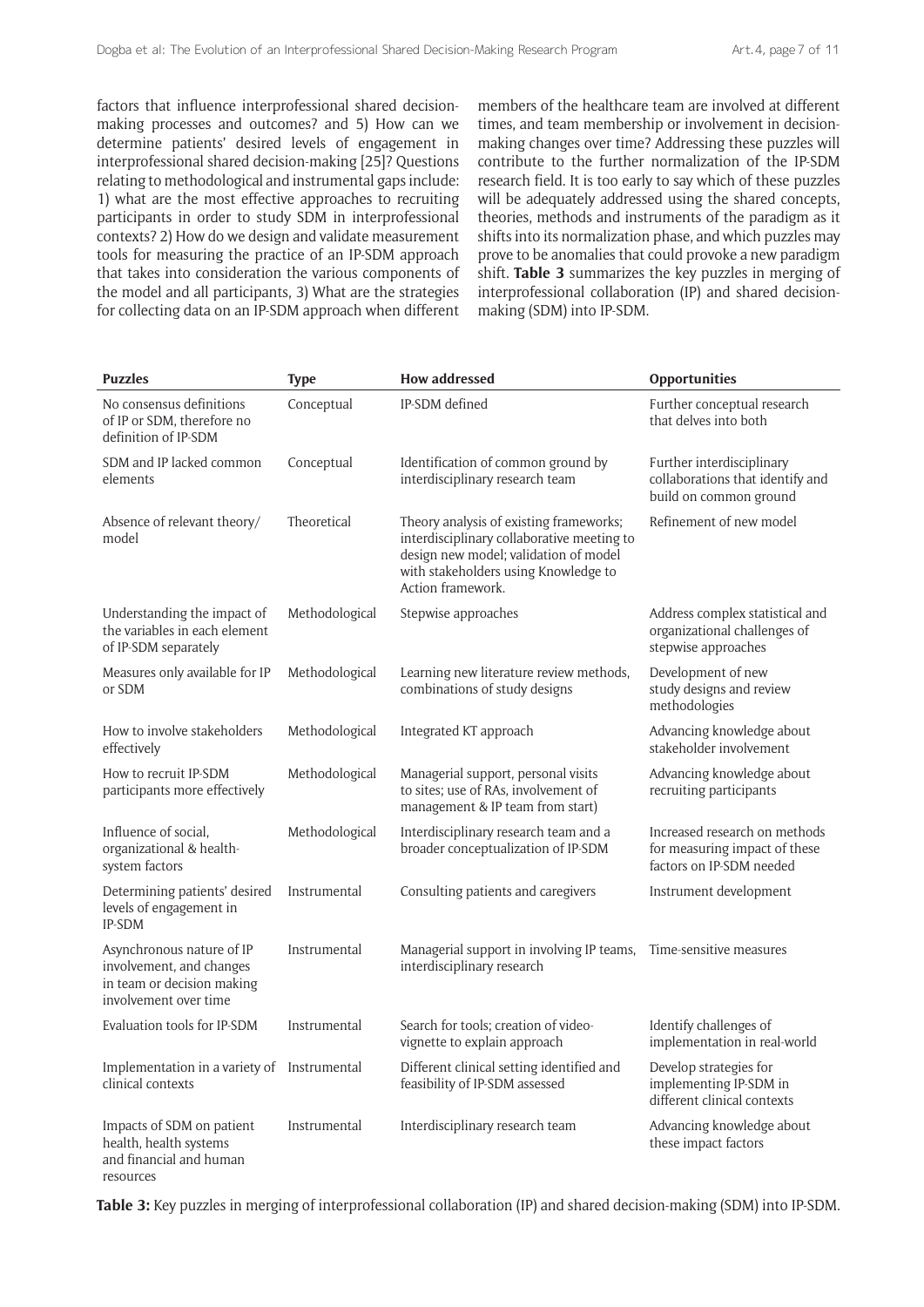# **Discussion**

According to Kuhn's theory of scientific revolutions, our reflective synthesis suggests that the merging of the fields of interprofessional collaboration and shared decisionmaking may have laid the foundation for a new emergent paradigm. Our review of the team's research documents identified both challenges to the development of an interdisciplinary interprofessional shared decisionmaking field that the team has not yet solved (puzzles) as well as challenges that they have successfully addressed. Challenges to which the team found solutions were the lack of conceptual clarity about an interprofessional approach to shared decision-making, a lack of theories and models about interprofessional shared decision-making, limited methodological guidance to implementing interprofessional shared decision-making, and a dearth of suitable instruments for implementing or assessing the interprofessional shared decision-making approach. The team responded to these challenges by defining an interprofessional approach to shared decision-making, developing and validating a new interprofessional shared decision-making model, grounding its research program in the Knowledge-to-Action framework, and developing tools (e.g. a clinical vignette and decision aid) to support interprofessional shared decision-making training. It has initiated efforts to implement the IP-SDM approach in real-world settings and also identified components of the model that warrant further attention, such as the need for deliberation about patients' desired levels of engagement in the interprofessional shared decision-making process and assessing the influence of contextual factors (at the team, organization and system levels) on interprofessional shared decision-making practices.

These results lead us to make two main observations. First, our reflective process of chronicling the evolution of interdisciplinary team science over the past nine years in one research team, based on Kuhn's theory, helped the team take a step back to identify, explain and categorize a) the challenges faced, both met and unmet, and b) the solutions this research team found to the various types of problems encountered. This gave the team a new perspective on its attempts to merge two fields, both the ground covered and the distance still to go. Individual scientists and scientific teams can become immobilized in their professional, conceptual, theoretical, methodological, and instrumental habits. Faced with end-of-paradigm anomalies related to a generalized failure to implement shared decision-making, this team's attempt to integrate a new discipline pushed it to question its habits, innovate, and arrive at a less comfortable but more promising research horizon with implications for more pertinent clinical education and interventions.

Second, as the two fields of research connected, they became more and more entangled to the point where the two were no longer distinguishable, in keeping with the growing integrity of an emerging paradigm. This could be explained by the nature of the collaborative work of an interdisciplinary team, whose trajectory cannot be reversed without ignoring team expertise. It could also be the inevitable result of implementation science: once

the concepts are producing concrete results with genuine stakeholder involvement, a momentum is established.

This reflective case study was performed by two young researchers new to the research team. It was not only timely for the research team to reflect on how the two disciplines were working together, but turned out to be an excellent capacity-building exercise for these new team members. Not only did it give them the opportunity to study the team's productions in depth and ask questions, it also gave them a bird's eye view of the research program and team's evolution, its particular culture of problemsolving in four essential dimensions (conceptual, theoretical, methodological and instrumental) and a good idea of unmet challenges they might want to address in the future. In addition, it helped them develop relationships with the team, and the results of their analysis gave them a chance to make important contributions to the team's work at an early stage of their involvement.

This reflective case study is based on the work of a single research team and as such it is unclear to what extent our experience is shared by other researchers in our field or other fields of interdisciplinary research. While a critical analysis of multiple teams might have been produced more generalizable results, our analysis of one team gave us access to unpublished protocols and opportunities for in-depth exchanges with team members who were committed to the authors on both a professional and theoretical level. As pioneers of the IP-SDM approach, team members were well-positioned to provide a detailed account of the issues emerging from the initial merging of the IP and SDM paradigms. It is our hope that insights from this analysis will resonate with and potentially inform the work of other research teams engaged in similar interdisciplinary research.

#### **Conclusion**

In keeping with the emergence of a new paradigm, it is now a widely accepted that the delivery of safe, high-quality, and sustainable healthcare depends upon increased levels of collaboration among healthcare professionals and the engagement of patients in their own care. This is a promising new area of research that brings two distinct fields together. This emerging paradigm and its challenges, both resolved and as yet unresolved, will likely lead researchers down new and exciting paths towards a stronger, more patient-centred healthcare system.

#### **Acknowledgements**

We thank Louisa Blair for revising and editing the manuscript.

#### **Reviewers**

Angela Coulter, PhD, Health Services Research Unit, Nuffield Department of Population Health, University of Oxford, Oxford, UK. Two anonymous reviewers.

#### **Competing Interests**

Authors have been or are currently involved in trials of an IP-SDM approach.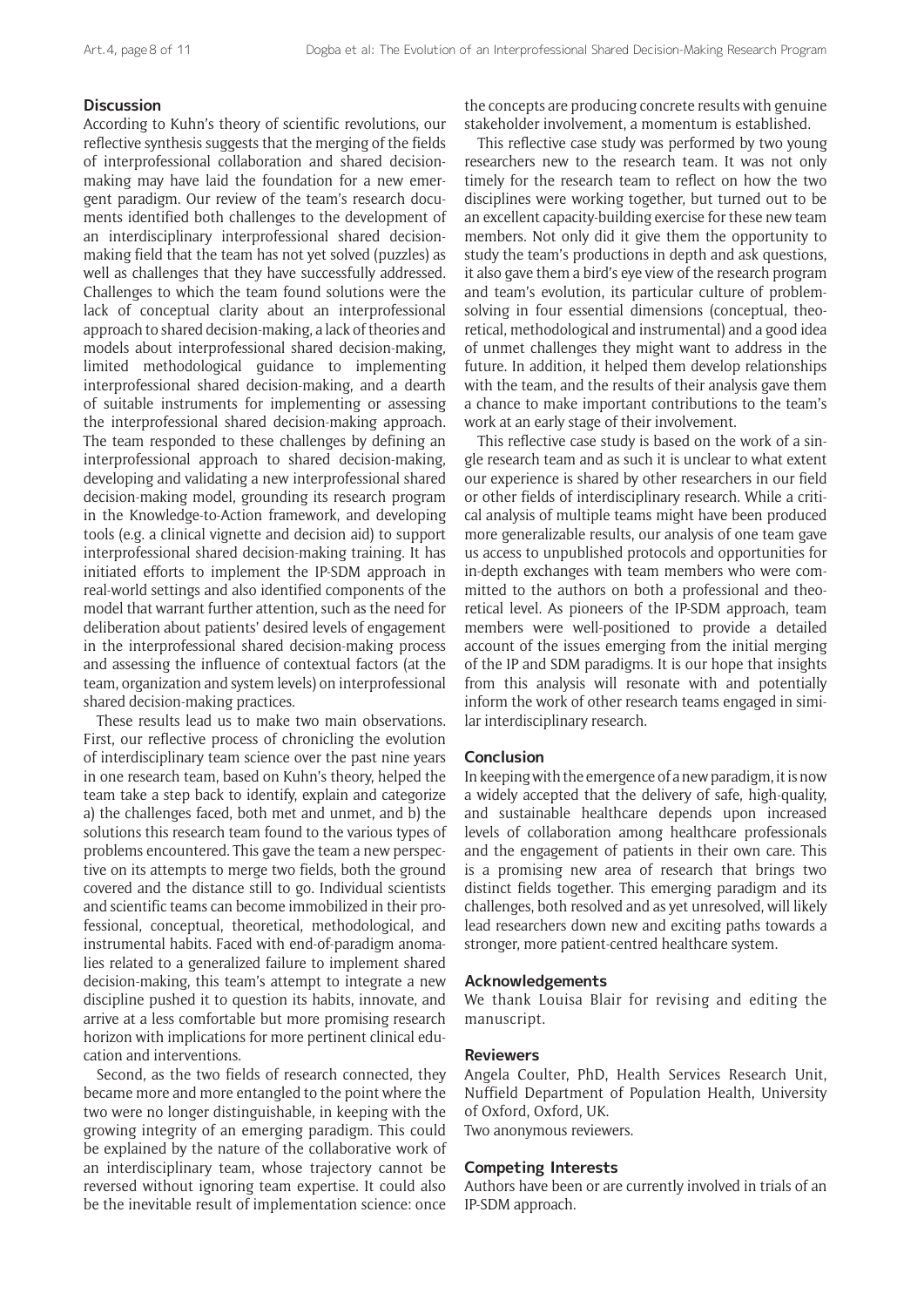## **References**

- 1. **Oandasan, I,** et al. *Teamwork In Healthcare: Promoting Effective Teamwork In Healthcare In Canada Policy Synthesis And Recommendations*. Canadian Health Services Research Foundation: Ottawa; 2006.
- 2. **Towle, A,** et al. Active patient involvement in the education of health professionals. *Med Educ*. 2010; *44*(1): 64–74. DOI: [http://dx.doi.org/10.1111/j.](http://dx.doi.org/10.1111/j.1365-2923.2009.03530.x) [1365-2923.2009.03530.x](http://dx.doi.org/10.1111/j.1365-2923.2009.03530.x)
- 3. **Institute of Medicine.** *Crossing the quality chasm: A new health system for the 21st century*. Washington: National Academies Press; 2001.
- 4. **Paradis, E,** et al. Exploring the nature of interprofessional collaboration and family member involvement in an intensive care context. *Journal of Interprofessional Care*. 2014; *28*(1): 74–75. DOI: <http://dx.doi.org/10.3109/13561820.2013.781141>
- 5. **Schmitt, MH.** Supporting patients' decision making: Interprofessional perspectives Foreword. *Journal of Interprofessional Care*. 2011; *25*(6): 397–398. DOI: <http://dx.doi.org/10.3109/13561820.2011.626301>
- 6. **WHO study group on Interprofessional Education, Collaborative Practice** and **Baker, PG.** Framework for action on interprofessional education and collaborative practice. In Hopkins, D. (Ed.), *Department of Human Resources for Health resource centre*. Geneva, Switzerland. 2010; p. 64.
- 7. **Karazivan, P,** et al. The Patient-as-Partner Approach in Health Care: A Conceptual Framework for a Necessary Transition. *Academic Medicine*. 2015; *90*(4): 437–441. DOI: [http://dx.doi.org/10.1097/](http://dx.doi.org/10.1097/ACM.0000000000000603) [ACM.0000000000000603](http://dx.doi.org/10.1097/ACM.0000000000000603)
- 8. **Suter, E,** et al. Can interprofessional collaboration provide health human resources solutions? A knowledge synthesis. *Journal of interprofessional care*. 2012; *26*(4): 261–268. DOI: [http://dx.doi.org](http://dx.doi.org/10.3109/13561820.2012.663014) [/10.3109/13561820.2012.663014](http://dx.doi.org/10.3109/13561820.2012.663014)
- 9. **Thannhauser, J, Russell-Mayhew, S** and **Scott, C.**  Measures of interprofessional education and collaboration. *Journal of Interprofessional Care*. 2010; *24*(4): 336–349. DOI: [http://dx.doi.org/10.3109/](http://dx.doi.org/10.3109/13561820903442903) [13561820903442903](http://dx.doi.org/10.3109/13561820903442903)
- 10. **D'Amour, D,** et al. The conceptual basis for interprofessional collaboration: core concepts and theoretical frameworks. *J Interprof Care*. 2005; *19*(Suppl 1): 116–131. DOI: [http://dx.doi.org/10.1080/](http://dx.doi.org/10.1080/13561820500082529) [13561820500082529](http://dx.doi.org/10.1080/13561820500082529)
- 11. **Makoul, G** and **Clayman, M.** An integrative model of shared decision making in medical encounters. *Patient Educ Couns*. 2005; *60*: 301–312. DOI: [http://](http://dx.doi.org/10.1016/j.pec.2005.06.010) [dx.doi.org/10.1016/j.pec.2005.06.010](http://dx.doi.org/10.1016/j.pec.2005.06.010)
- 12. **Stacey, D,** et al. Shared decision making models to inform an interprofessional perspective on decision making: a theory analysis*. Patient Educ Couns*. 2010; *80*(2): 164–72. DOI: [http://dx.doi.org/10.1016/j.](http://dx.doi.org/10.1016/j.pec.2009.10.015) [pec.2009.10.015](http://dx.doi.org/10.1016/j.pec.2009.10.015)
- 13. **Coulter, A,** et al. Implementing shared decision making in the UK. *Z Evid Fortbild Qual Gesundhwes*. 2011; *105*(4): 300–4. DOI: [http://dx.doi.org/10.1016/](http://dx.doi.org/10.1016/j.zefq.2011.04.014) [j.zefq.2011.04.014](http://dx.doi.org/10.1016/j.zefq.2011.04.014)
- 14. **Towle, A** and **Godolphin, W.** Framework for teaching and learning informed shared decision making. *British Medical Journal*. 1999; *319*(7212): 766–771. DOI: [http://dx.doi.org/10.1136/bmj.319.](http://dx.doi.org/10.1136/bmj.319.7212.766) [7212.766](http://dx.doi.org/10.1136/bmj.319.7212.766)
- 15. **Wennberg, JE.** Practice variations and health care reform: connecting the dots. *Health Aff (Millwood)*. 2004; *Suppl Web Exclusives*: VAR140–4. DOI: [http://](http://dx.doi.org/10.1377/hlthaff.var.140) [dx.doi.org/10.1377/hlthaff.var.140](http://dx.doi.org/10.1377/hlthaff.var.140)
- 16. **Weston, WW.** Informed and shared decisionmaking: the crux of patient centred care. *CMAJ*. 2001; *165*(4): 438–440.
- 17. **Sargeant, J.** Theories to Aid Understanding and Implementation of Interprofessional Education. *Journal of Continuing Education in the Health Professions.* 2009; *29*(3): 178–184. DOI: [http://](http://dx.doi.org/10.1002/chp.20033) [dx.doi.org/10.1002/chp.20033](http://dx.doi.org/10.1002/chp.20033)
- 18. **Kuhn, TS.** *La structure des révolutions scientifiques*. Paris: Flammarion. 1972; p. 246.
- 19. **Greenhalgh, T,** et al. Storylines of research in diffusion of innovation: a meta-narrative approach to systematic review. *Social Science & Medicine*. 2005; *61*(2): 417–30. DOI: [http://dx.doi.org/10.1016/j.](http://dx.doi.org/10.1016/j.socscimed.2004.12.001) [socscimed.2004.12.001](http://dx.doi.org/10.1016/j.socscimed.2004.12.001)
- 20. **Kuhn, TS.** *The structure of scientific revolutions.* Chicago, IL: University of Chicago Press. 1962; p. 246.
- 21. **D'amour, D** and **Oandasan, I.** Interprofessionality as the field of interprofessional practice and interprofessional education: An emerging concept. *Journal of Interprofessional Care.* 2005; *19*(s1): 8–20. DOI:<http://dx.doi.org/10.1080/13561820500081604>
- 22. **Elwyn, G,** et al. Towards a feasible model for shared decision making: Focus group study with general practice registrars. *British Medical Journal*. 1999; *319*(7212): 753–756. DOI: [http://dx.doi.](http://dx.doi.org/10.1136/bmj.319.7212.753) [org/10.1136/bmj.319.7212.753](http://dx.doi.org/10.1136/bmj.319.7212.753)
- 23. **Graham, ID,** et al. *Lost in knowledge translation: time for a map? Journal of Continuing Education in the Health Professions*. 2006; *26*(1): 13–24. DOI: <http://dx.doi.org/10.1002/chp.47>
- 24. **Hsieh, H** and **Shannon, S.** Three approaches to qualitative content analysis. *Qualitative Health Research*. 2005; *15*(9): 1277–1288. DOI: [http://](http://dx.doi.org/10.1177/1049732305276687) [dx.doi.org/10.1177/1049732305276687](http://dx.doi.org/10.1177/1049732305276687)
- 25. **Politi, MC,** et al. Importance of clarifying patients' desired role in shared decision making to match their level of engagement with their preferences. Vol. 347. 2013.
- 26. **Zwarentein, M, Goldman, J** and **Reeves, S.** *Interprofessional collaboration: effects of practice-based interventions on professional practice and healthcare outcomes. Cochrane Database of Systematic Reviews*. 2009; (3).
- 27. **Romanow, RJ.** Building on Values: The Future of Health Care in Canada. In *Final Report of the Commission on the Future of Health Care in Canada*; 2002.
- 28. **Légaré, F,** et al. Interventions for improving the adoption of shared decision making by healthcare professionals. *The Cochrane database of systematic*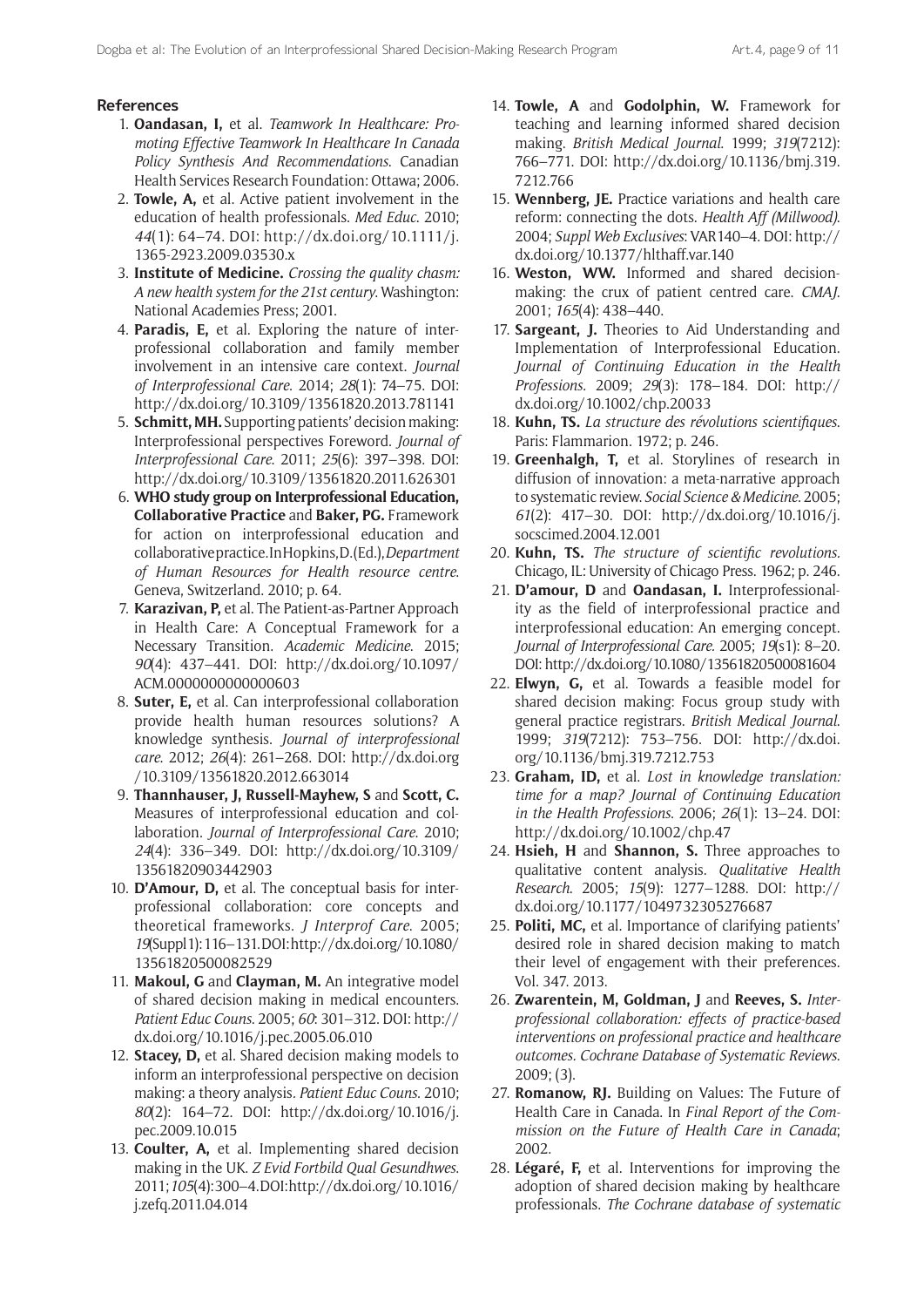*reviews.* 2010; (5): CD006732. DOI: [http://dx.doi.](http://dx.doi.org/10.1002/14651858.cd006732.pub2) [org/10.1002/14651858.cd006732.pub2](http://dx.doi.org/10.1002/14651858.cd006732.pub2)

- 29. **Legare, F, Stacey, D** and **Forest, PG.** Shared decision-making in Canada: update, challenges and where next! *Z Arztl Fortbild Qualitatssich*. 2007; *101*(4): 213–21. DOI: [http://dx.doi.org/10.1016/j.](http://dx.doi.org/10.1016/j.zgesun.2007.02.024) [zgesun.2007.02.024](http://dx.doi.org/10.1016/j.zgesun.2007.02.024)
- 30. **Legare, F,** et al. Advancing theories, models and measurement for an interprofessional approach to shared decision making in primary care: a study protocol. *BMC Health Serv Res*. 2008; *8*(1): 2. DOI: <http://dx.doi.org/10.1186/1472-6963-8-2>
- 31. **Legare, F,** et al. A conceptual framework for interprofessional shared decision making in home care: protocol for a feasibility study. *BMC Health Serv Res*. 2011; *11*: 23. DOI: [http://dx.doi.](http://dx.doi.org/10.1186/1472-6963-11-23) [org/10.1186/1472-6963-11-23](http://dx.doi.org/10.1186/1472-6963-11-23)
- 32. **Legare, F,** et al. Healthcare providers' intentions to engage in an interprofessional approach to shared decision-making in home care programs: a mixed methods study. *J Interprof Care*. 2013. *27*(3): 214–22. DOI: [http://dx.doi.org/10.3109/13561820](http://dx.doi.org/10.3109/13561820.2013.763777) [.2013.763777](http://dx.doi.org/10.3109/13561820.2013.763777)
- 33. **Legare, F,** et al. Validating a conceptual model for an inter-professional approach to shared decision making: a mixed methods study. *Journal of Evaluation in Clinical Practice*. 2011; *17*(4): 554–564. DOI: [http://](http://dx.doi.org/10.1111/j.1365-2753.2010.01515.x) [dx.doi.org/10.1111/j.1365-2753.2010.01515.x](http://dx.doi.org/10.1111/j.1365-2753.2010.01515.x)
- 34. **Stacey, D,** et al. A systematic process for creating and appraising clinical vignettes to illustrate interprofessional shared decision making. *J Interprof Care*. 2014. *28*(5): 453–9. DOI: [http://dx.doi.org/](http://dx.doi.org/10.3109/13561820.2014.911157) [10.3109/13561820.2014.911157](http://dx.doi.org/10.3109/13561820.2014.911157)
- 35. **Legare, F,** et al. Improving Decision making On Location of Care with the frail Elderly and their caregivers (the DOLCE study): study protocol for a cluster randomized controlled trial. *Trials*. 2015; *16*: 8. DOI: [http://dx.doi.org/10.1186/s13063-](http://dx.doi.org/10.1186/s13063-015-0567-7) [015-0567-7](http://dx.doi.org/10.1186/s13063-015-0567-7)
- 36. **Elwyn, G** and **Edwards, A.** *Shared decision-making in health care : achieving evidence-based patient choice*. 2nd ed., Oxford: Oxford University Press. 2009; xviii, 414 p.
- 37. **Campbell, S, Stowe, K** and **Ozanne, EM.** Interprofessional practice and decision support: an organizational framework applied to a mental health setting. *J Interprof Care*. 2011; *25*(6): 423–7. DOI: [http://](http://dx.doi.org/10.3109/13561820.2011.621768) [dx.doi.org/10.3109/13561820.2011.621768](http://dx.doi.org/10.3109/13561820.2011.621768)
- 38. **Col, N,** et al. Interprofessional education about shared decision making for patients in primary care settings. *J Interprof Care*. 2011; *25*(6): 409–15. DOI: <http://dx.doi.org/10.3109/13561820.2011.619071>
- 39. **Hagoel, L,** et al. Interprofessional education about decision support for patients across cultures. *J Interprof Care*. 2011; *25*(6): 431–3. DOI: [http://dx.doi.](http://dx.doi.org/10.3109/13561820.2011.618072) [org/10.3109/13561820.2011.618072](http://dx.doi.org/10.3109/13561820.2011.618072)
- 40. **Johansen, K,** et al. Decision making and cooperation between stakeholders within the process of sick leave. A case study in a Danish municipality.

*J Interprof Care*. 2011; *25*(1): 59–65. DOI: [http://](http://dx.doi.org/10.3109/13561820.2010.483367) [dx.doi.org/10.3109/13561820.2010.483367](http://dx.doi.org/10.3109/13561820.2010.483367)

- 41. **Lee, C,** et al. Interprofessional education about decision support for patients: what are the highpriority research issues? *J Interprof Care*. 2011; *25*(6): 428–30. DOI: [http://dx.doi.org/10.3109/13561820](http://dx.doi.org/10.3109/13561820.2011.617658) [.2011.617658](http://dx.doi.org/10.3109/13561820.2011.617658)
- 42. **Llewellyn-Thomas, HA.** Patients' health-care decision making: A framework for descriptive and experimental investigations. *Medical Decision Making*. 1995; *15*(2): 101–106. DOI: [http://dx.doi.](http://dx.doi.org/10.1177/0272989X9501500201) [org/10.1177/0272989X9501500201](http://dx.doi.org/10.1177/0272989X9501500201)
- 43. **Lown, BA,** et al. Continuing professional development for interprofessional teams supporting patients in healthcare decision making. *J Interprof Care*. 2011; *25*(6): 401–8. DOI: [http://dx.doi.org/10](http://dx.doi.org/10.3109/13561820.2011.583563) [.3109/13561820.2011.583563](http://dx.doi.org/10.3109/13561820.2011.583563)
- 44. **Korner, M.** Interprofessional teamwork in medical rehabilitation: a comparison of multidisciplinary and interdisciplinary team approach. *Clin Rehabil*. 2010; *24*(8): 745–55. DOI: [http://dx.doi.org/](http://dx.doi.org/10.1177/0269215510367538) [10.1177/0269215510367538](http://dx.doi.org/10.1177/0269215510367538)
- 45. **Korner, M,** et al. *Interprofessional SDM train-thetrainer program "Fit for SDM": Provider satisfaction and impact on participation.* Patient Educ Couns, 2012. DOI: <http://dx.doi.org/10.1016/j.pec.2012.04.008>
- 46. **Chong, WW, Aslani, P** and **Chen, TF.** Shared decision-making and interprofessional collaboration in mental healthcare: a qualitative study exploring perceptions of barriers and facilitators. *Journal of Interprofessional Care*. 2013; *27*(5): 373–379. DOI: <http://dx.doi.org/10.3109/13561820.2013.785503>
- 47. **Chong, WW, Aslani, P** and **Chen, TF.** Multiple perspectives on shared decision-making and interprofessional collaboration in mental healthcare. *Journal of Interprofessional Care.* 2013. *27*(3): 223–230. DOI: [http://dx.doi.org/10.3109/1356182](http://dx.doi.org/10.3109/13561820.2013.767225) [0.2013.767225](http://dx.doi.org/10.3109/13561820.2013.767225)
- 48. **Lenz, M,** et al. *Decision Aids for Patients.* Deutsches Arzteblatt International, 2012. *109*(22–23): 401–U24.
- 49. **Yu, CH,** et al. Designing and evaluating an interprofessional shared decision-making and goal-setting decision aid for patients with diabetes in clinical care – systematic decision aid development and study protocol. *Implementation Science*. 2014; *9*. DOI:<http://dx.doi.org/10.1186/1748-5908-9-16>
- 50. **Weinberger, H,** et al. Towards a Framework for Untangling Complexity: The Interprofessional Decision-Making Model for the Complex Patient. *Journal of the Association for Information Science and Technology*. 2015; *66*(2): 392–407. DOI: [http://dx.doi.](http://dx.doi.org/10.1002/asi.23176) [org/10.1002/asi.23176](http://dx.doi.org/10.1002/asi.23176)
- 51. **Llewellyn-Thomas, HA** and **Legare, F.** Interprofessional education for interprofessional practice about patients' decision support/patients' decision aids. *Journal of Interprofessional Care*. 2011; *25*(6): 399–400. DOI: [http://dx.doi.org/10.3109/1356182](http://dx.doi.org/10.3109/13561820.2011.590711) [0.2011.590711](http://dx.doi.org/10.3109/13561820.2011.590711)